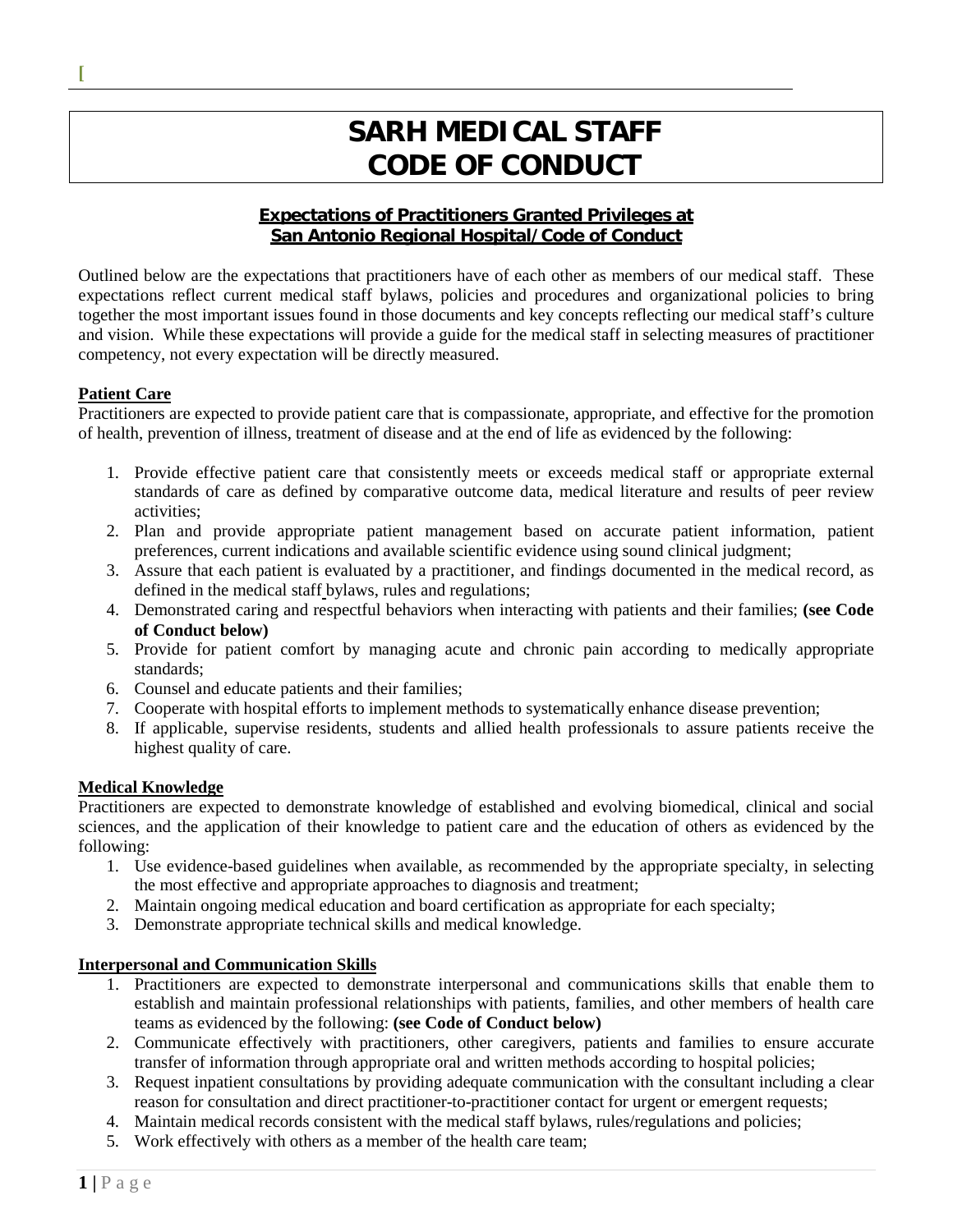- **[**
- 6. Maintain patient satisfaction with practitioner care.

## **Professionalism**

- 1. Practitioners are expected to demonstrate behaviors that reflect a commitment to continuous professional development, ethical practice, an understanding and sensitivity to diversity, and a responsible attitude toward their patients, their profession, and society as evidenced by the following: **(see Code of Conduct below)**
- 2. Act in a professional, respectful manner at all times and adhere to the Medical Staff Code of Conduct;
- 3. Respond promptly to requests for patient care needs;
- 4. Address disagreements in a constructive, respectful manner away from patients or non-involved caregivers;
- 5. Participate in emergency call as defined in the bylaws, rules and regulations;
- 6. Follow ethical principles pertaining to provision or withholding of clinical care, confidentiality of patient information, informed consent, and discussion of unanticipated adverse outcomes;
- 7. Utilize sensitivity and responsiveness to culture, age, gender, and disabilities for patients and staff;
- 8. Make positive contributions to the medical staff by participating actively in medical staff functions, serving when requested and by responding in a timely manner when input is requested.

## **Systems Based Practice**

Practitioners are expected to demonstrate both an understanding of the contexts and systems in which health care is provided, and the ability to apply this knowledge to improve and optimize healthcare as evidenced by the following:

- 1. Comply with hospital efforts and policies to maintain a patient safety culture, reduce medical errors, and meet national patient safety goals;
- 2. Follow nationally recognized recommendations regarding infection control procedures and precautions when participating in patient care;
- 3. Ensure timely and continuous care of patients by clear identification of covering practitioners and by availability through appropriate and timely electronic communications systems;
- 4. Provide quality patient care that is cost effective by cooperating with efforts to appropriately manage the use of valuable patient care resources;
- 5. Cooperate with guidelines for appropriate hospital admission, level of care transfer, and timely discharge to outpatient management when medically appropriate.

## **Practice Based Learning and Improvement**

Practitioners are expected to be able to use scientific evidence and methods to investigate, evaluate, and improve patient care as evidenced by the following:

- 1. Regularly review their individual and specialty data for all general competencies and use the data for selfimprovement of patient care;
- 2. Respond in a constructive manner when contacted regarding concerns about patient care;
- 3. Use hospital information technology to manage information and access on-line medical information;
- 4. Facilitate the learning of students, trainees and other health care professionals.
- 5. Abide by mandates of the medical staff related to CPOE and electronic documentation

# **MEDICAL STAFF CODE OF CONDUCT**

# **I. DEFINITIONS:**

"**Appropriate behavior**" means any reasonable conduct to advocate for patients, to recommend improvements in patient care, to participate in the operations, leadership or activities of the organized medical staff, or to engage in professional practice including practice that may be in competition with the hospital (in a manner consistent with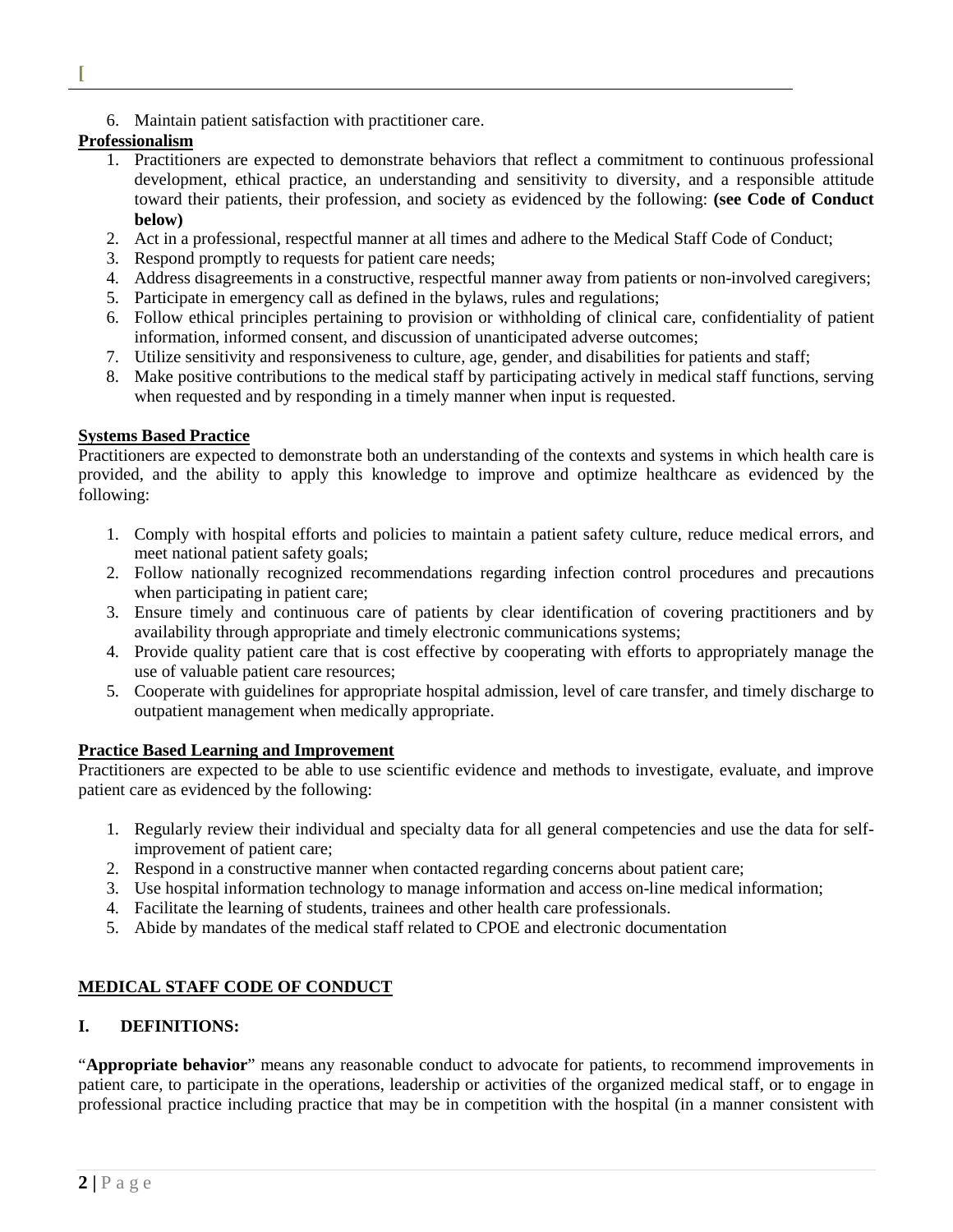governing documents concerning conflicts of interest**)**. Appropriate behavior is not subject to discipline under these bylaws.

"**Disruptive behavior**" means any abusive conduct, including sexual or other forms of harassment, or other forms of verbal or non-verbal conduct that harms or intimidates others to the extent that quality of care or patient safety could be compromised or is illegal, or creates a hostile work environment.

"**Harassment**" means conduct toward others based on their race, religion, gender, gender identity, sexual orientation, nationality or ethnicity, which has the purpose or direct effect of unreasonably interfering with a person's work performance or which creates an offensive, intimidating or otherwise hostile work environment or which constitutes illegal discrimination.

"**Inappropriate behavior**" means conduct that is unwarranted and is reasonably interpreted to be demeaning or offensive. Persistent, repeated inappropriate behavior can become a form of harassment and thereby become disruptive, and subject to treatment as "disruptive behavior."

"**Sexual harassment**" means unwelcome sexual advances, requests for sexual favors, or verbal or physical activity through which submission to sexual advances is made an explicit or implicit condition of employment or future employment-related decisions; unwelcome conduct of a sexual nature which has the purpose or effect of unreasonably interfering with a person's work performance or which creates an offensive intimidating or otherwise hostile work environment.

"**Medical staff member**" means physicians and others granted membership on the Medical Staff and for purposes of this Code, includes individuals with temporary clinical privileges.

# **II. TYPES OF CONDUCT**

**[**

## **A. Appropriate Behavior:**

Medical staff members cannot be subject to discipline for appropriate behavior. Examples of appropriate behaviors include, but are not limited to, the following:

- Criticism communicated in a reasonable manner in private setting and offered in good faith with the aim of improving patient care and safety;
- Encouraging clear communication with mutual dignity and respect;
- Expressions of concern about a patient's care and safety in private setting but not in front of patients or family;
- Expressions of dissatisfaction with policies through appropriate grievance channels or other civil nonpersonal means of communication;
- Use of cooperative approach to problem resolution;
- Constructive criticism conveyed in a respectful and professional manner in private setting, without blame or shame for adverse outcomes;
- Professional comments to any professional, managerial, supervisory, or administrative staff, or members of the Board of Trustees about patient care or safety provided by others;
- Active participation in medical staff and hospital meetings;
- Membership on other medical staffs;
- Seeking legal advice or the initiation of legal action for cause;
- Adhering to medical staff bylaws and Rules and Regulations
- Participation in quality improvement activities
- Communication of clear instructions for patient care
- Recognizing the need for peer review, Quality Improvement, and other hospital committee functions and maintaining strict confidentiality of all Medical staff/hospital committee meetings;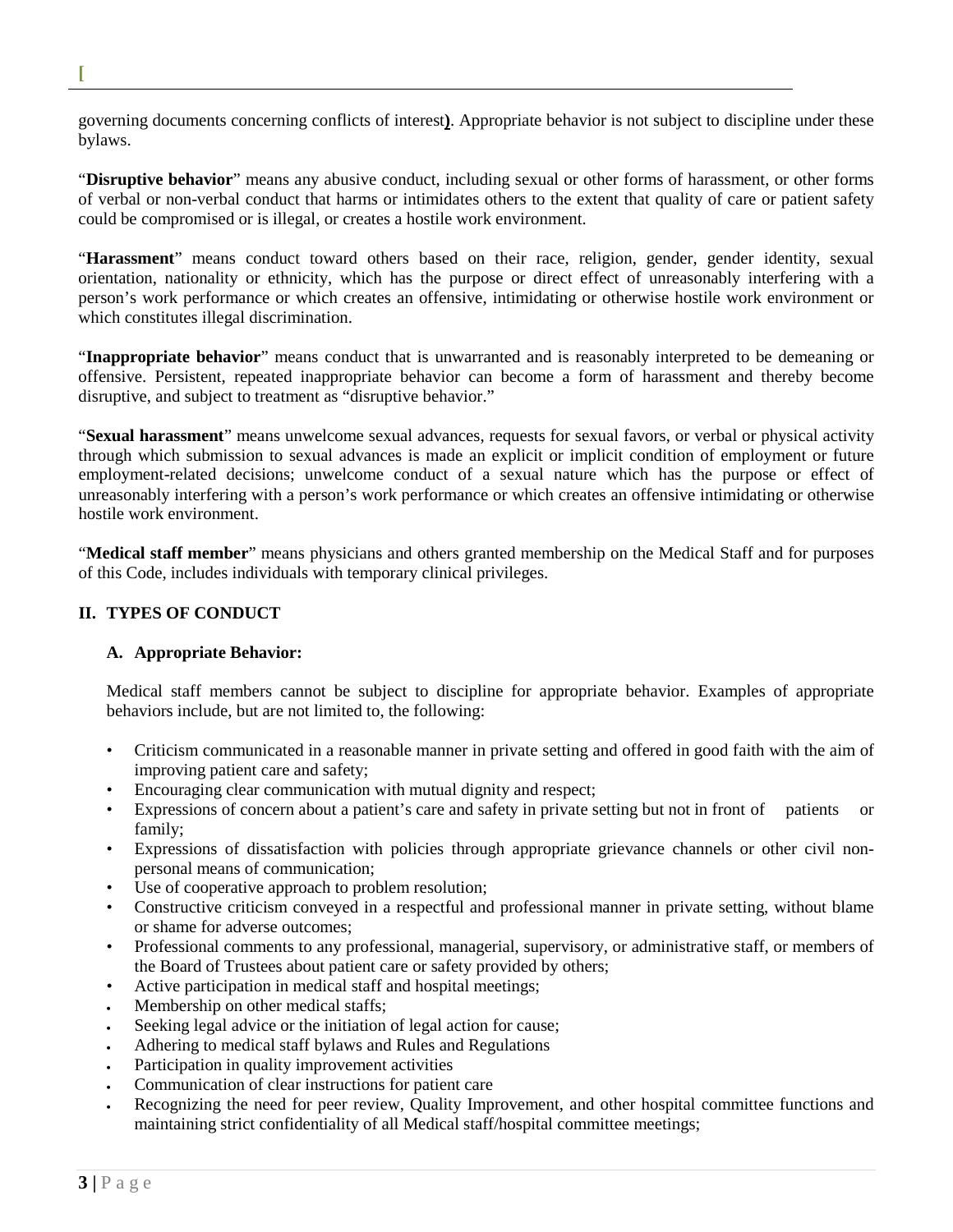- Using the data gathered from these meetings to improve the practice of medicine, improve the overall care given to the patient, and assisting the hospital to attain excellence and reputation in the delivery of health care, and
- Understanding that it is physician's responsibility to ensure that the physician as well as any of his/her office personnel that have access to the Hospital's *electronic medical record* information must keep all Protected Health Information confidential.
	- *~ In applying for appointment or reappointment to the Medical Staff of San Antonio Regional Hospital, the physician understands that the Medical Staff and Hospital together constitute an Organized Health Care Arrangement (OHCA) with respect to the use and disclosure of patient information under the Health Insurance Portability and Accountability Act (HIPAA), and agrees to maintain the confidentiality and security of patient information consistent with the Medical Staff Rules and Regulations, with Hospital and Medical Staff policies, with the Hospital's Notice of Privacy Practices, and with applicable law, including HIPAA.*

#### **B. Inappropriate Behavior**

**[**

Inappropriate behavior by medical staff members is discouraged. Persistent inappropriate behavior can become a form of harassment and thereby become disruptive, and subject to treatment as "disruptive behavior." Examples of inappropriate behavior include, but are not limited to, the following:

- Belittling or berating statements;
- Name calling;
- Use of profanity or disrespectful language;
- Inappropriate comments written in the medical record;
- Blatant failure to respond to patient care needs or staff requests;
- Deliberate lack of cooperation without good cause;
- Deliberate refusal to return phone calls, pages, or other messages concerning patient care or safety;
- Intentional condescending language; and
- Intentional degrading or demeaning comments regarding patients and their families; nurses, physicians, hospital personnel and/or the hospital.

#### **C. Disruptive Behavior**

Disruptive behavior by medical staff members is prohibited. Examples of disruptive behavior include, but are not limited to, the following:

- Physically threatening language directed at anyone in the hospital including physicians, nurses, other medical staff members, or any hospital employee, administrator or member of the Board of Trustees;
- Physical contact with another individual that is threatening or intimidating;
- Throwing instruments, charts or other things;
- Threats of violence or retribution;
- Sexual harassment;
- Unethical, illegal or dishonest behavior, and
- Other forms of harassment including, but not limited to, persistent inappropriate behavior and repeated threats of litigation.

#### **D. Interventions**

Interventions should initially be non-adversarial in nature, if possible, with the focus on restoring trust, placing accountability on and rehabilitating the offending medical staff member, and protecting patient care and safety. The medical staff supports tiered, non-confrontational intervention strategies, starting with informal discussion of the matter with the appropriate division or department chairperson. Further interventions can include an apology directly addressing the problem, a letter of admonition, a final written warning, or corrective action pursuant to the medical staff bylaws, if the behavior is or becomes disruptive.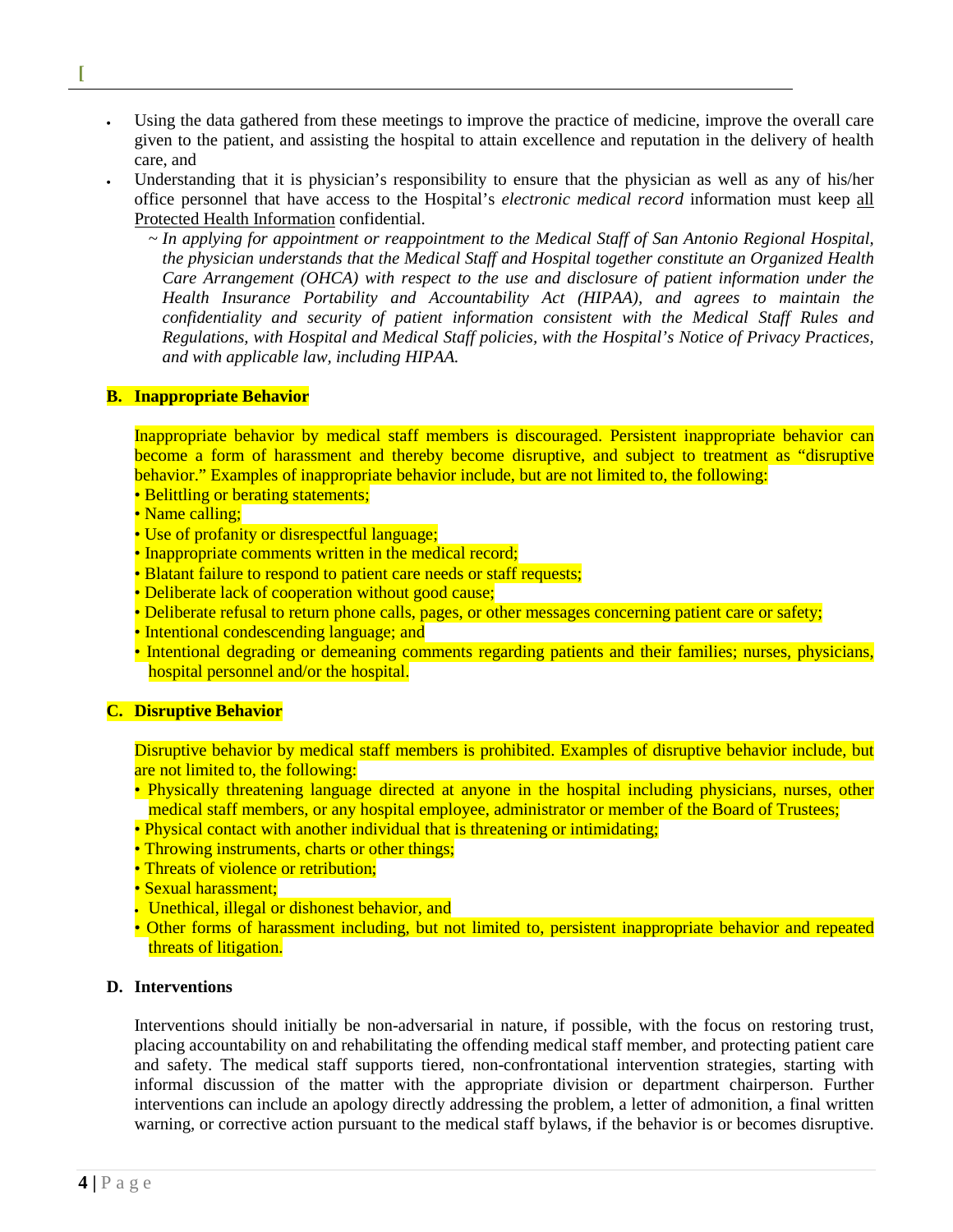The use of summary suspension should be considered only where the physician's disruptive behavior presents an imminent danger to the health of any individual. At any time rehabilitation may be recommended. If there is reason to believe inappropriate or disruptive behavior is due to illness or impairment, the matter may be evaluated and managed confidentially according to the established procedures of the medical staff's Physician Well Being Committee.

In the event of a serious, life-threatening medical event or a significant change in physical capacity, physician recognizes that he/she may not return to Hospital practice until he/she can provide documentation from his/her attending physician that he/she is able to adequately perform in his/her professional capacity without posing a threat to the safety of patients, their self or others. Physician shall make the above notification and acquire the above noted *release to return to hospital practice* for submission and approval of the Medical Executive Committee.

## **III. PROCEDURE**

**[**

Complaints about a member of the medical staff regarding allegedly inappropriate or disruptive behavior should be in writing, signed and directed to the Multi-Specialty Physician Excellence Committee (MPEC) Chair and/or the President of the medical staff. If either of these individuals are the subject of the complaint, the complaint will be directed to another MPEC Committee Member and/or the President Elect of the medical staff and/or the appropriate Department Chair. Initial complaints shall be made using the Hospital's risk identification reporting (RIR) system. The complaint information shall then be forwarded to the Medical Staff and shall be maintained in compliance with Evidence Code Section 1157. The report should include to the extent feasible:

- 1. the date(s), time(s) and location of the inappropriate or disruptive behavior;
- 2. a factual description of the inappropriate or disruptive behavior;
- 3. the circumstances which precipitated the incident;
- 4. the name and medical record number of any patient or patient's family member who was involved in or witnessed the incident;
- 5. the names of other witnesses to the incident;
- 6. the consequences, if any, of the inappropriate or disruptive behavior as it relates to patient care or safety, or hospital personnel or operations; and
- 7. any action taken to intervene in, or remedy, the incident, including the names of those intervening.

At the discretion of the MPEC Chair, President of the medical staff (or President Elect if the President of the medical staff is the subject of the complaint), the duties here assigned to the President of the medical staff can, from time to time, be delegated to another elected member of the MEC ("designee").

The complainant will be provided a written notice of the complaint per the Medical Staff Validation Policy and Procedure. In all cases, the medical staff member subject of the complaint shall be provided a copy of this Expectations of Practitioners Granted Privileges/Code of Conduct Policy and a copy or summary of the complaint in a timely fashion, as determined by the organized medical staff Peer Review Policies, and MPEC Charter. The medical staff member will be notified that attempts to confront, intimidate, or otherwise retaliate against the complainant is a violation of this Code of Conduct and may result in corrective action against the medical staff member.

If the MPEC Committee recommends to the MEC that, more formal investigation and/or action is warranted this shall be done in accordance with Medical Staff Peer Review Policies, Rules and Regulations and Bylaws.

## **IV. INAPPROPRIATE OR DISRUPTIVE BEHAVIOR AGAINST A MEDICAL STAFF MEMBER**

Inappropriate or disruptive behavior which is directed against the organized medical staff or directed against a medical staff member by a hospital employee, administrator, board member, contractor, or other member of the